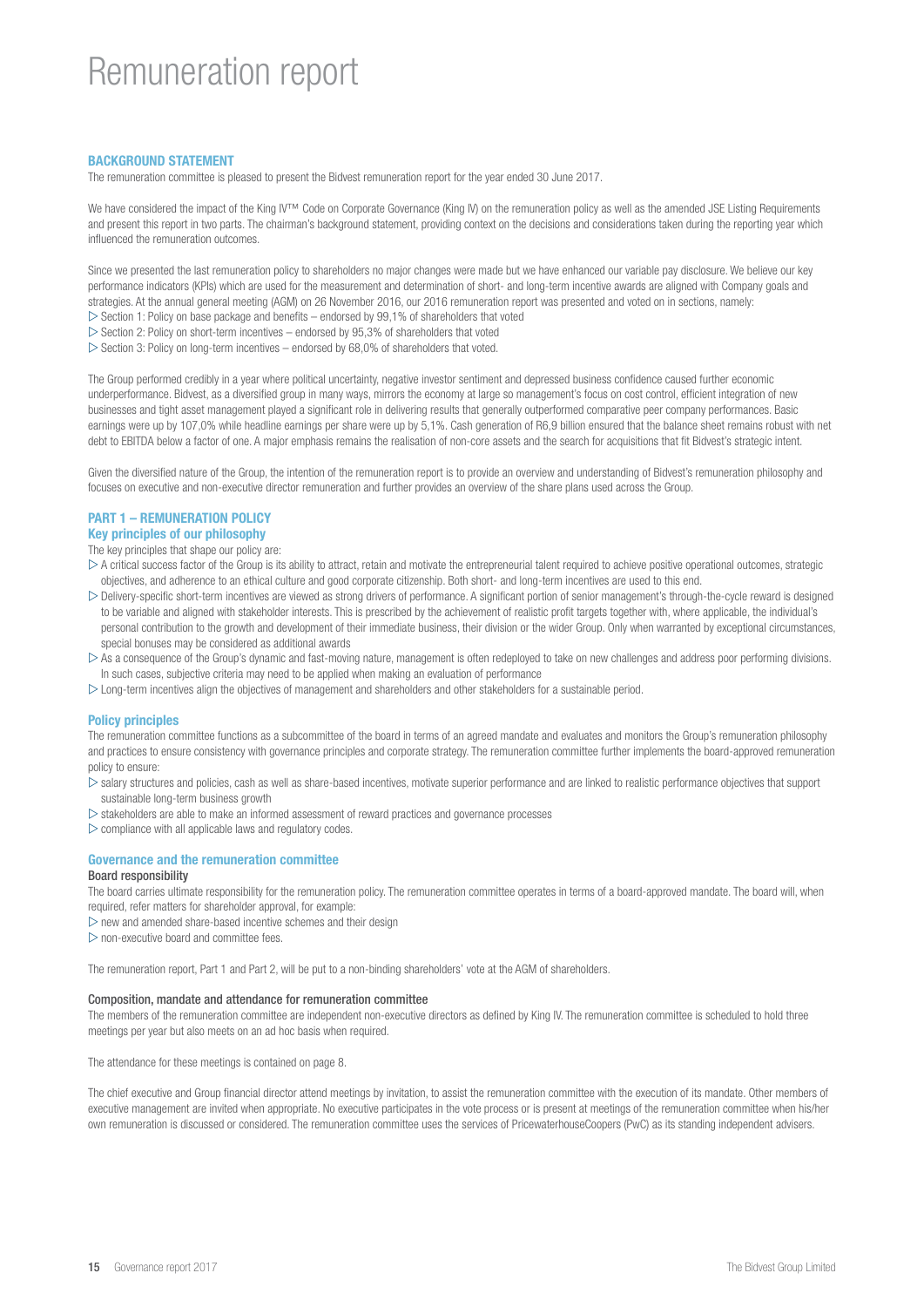STAKEHOLDER REPORT

The chairman of the remuneration committee or, in his absence, another member of the remuneration committee, is required to attend the AGM to answer questions on remuneration.

The terms of reference as set out in the mandate of the remuneration committee include:

- $\triangleright$  reviewing of the Group remuneration philosophy and policy and assisting the board to establish a remuneration policy for directors and senior executives that will promote the achievement of strategic objectives and encourage individual performance
- $\triangleright$  ensuring that the mix of fixed and variable pay in cash, shares and other elements meet the Group's needs and strategic objectives
- $\triangleright$  reviewing incentive schemes to ensure continued contribution to shareholder value
- $\triangleright$  reviewing the recommendations of management on fee proposals for the Group chairman and non-executive directors and determining, in conjunction with the board, the final proposals to be submitted to shareholders for approval
- $\triangleright$  determining all the remuneration parameters for the chief executive and executive directors
- $\triangleright$  reviewing and recommending to the board the relevant criteria necessary to measure the performance of executives in determining their remuneration
- $\triangleright$  agreeing to the principles for senior management increases and cash incentives in both South African and offshore operations
- $\triangleright$  agreeing to long-term incentive allocations (Conditional Share Plan) and awards for executive directors and all allocations (Share Appreciation Right Plan) for senior management
- $\triangleright$  overseeing the preparation of the remuneration report (as contained in this Annual Governance report) to ensure that it is clear, concise and transparent
- $\triangleright$  ensuring that the remuneration policy and remuneration policy implementation be put to a non-binding advisory vote by shareholders and engaging with shareholders and other stakeholders on the Group's remuneration philosophy.

## Role of benchmarking

To ensure that the Group remains competitive in the markets in which it operates, all elements of remuneration are subject to regular reviews against relevant market and peer data. Reviews are performed when required to benchmark the Group's remuneration against the services, trading and distribution industry and the general South African market.

The policy aims at positioning the Group as a preferred employer within the services, trading and distribution industry. To retain flexibility and ensure fairness when directing human capital to those areas of the Group requiring focused attention, subjective performance assessments may sometimes be required when evaluating employee contributions.

The Group believes that its remuneration policy plays an essential, vital role in realising business strategy and therefore should be competitive in the markets in which it operates.

## Executive directors

## Terms of service

The minimum terms and conditions applied to South African executive directors are governed by legislation. The notice period for these directors is one month. In exceptional situations of termination of the executive directors' services, the remuneration committee (assisted by independent labour law legal advisers) oversees the settlement of terms.

Executive directors are required to retire on the third anniversary of their appointment and may offer themselves for re-election. As appropriate, the board, through the nominations committee, proposes their re-election to shareholders.

Executive directors are permitted to serve as non-executive directors on one other public company board with the express permission of the chief executive and the nominations committee. This excludes directorships where the Group holds a strategic investment in that public company (ie nominee directorship). Fees paid to nominee directors accrue to the Group and not to the individual directors concerned.

## Elements of remuneration

The Group operates a total cost-to-company (CTC) philosophy whereby cash remuneration, benefits (including a defined contribution retirement fund, medical aid and other insured benefits) form part of employees' fixed total CTC remuneration. Senior management and executive directors also participate in short-term incentives in the form of a performance bonus plan. Two long-term incentive plans are in operation, namely the Bidvest Share Appreciation Right Plan for senior management and executive directors who are not members of the Group exco and the Bidvest Conditional Share Plan for Group executive directors.

The different components of remuneration, their objectives, the policy which governs it and their link to the business strategy are summarised overleaf. Where changes to the policy are envisaged for the following financial year, these are highlighted.

The Group views the executive directors who are members of the Group exco as the current "prescribed officers" as defined in the Companies Act and therefore no separate remuneration policy disclosure for prescribed officers is necessary.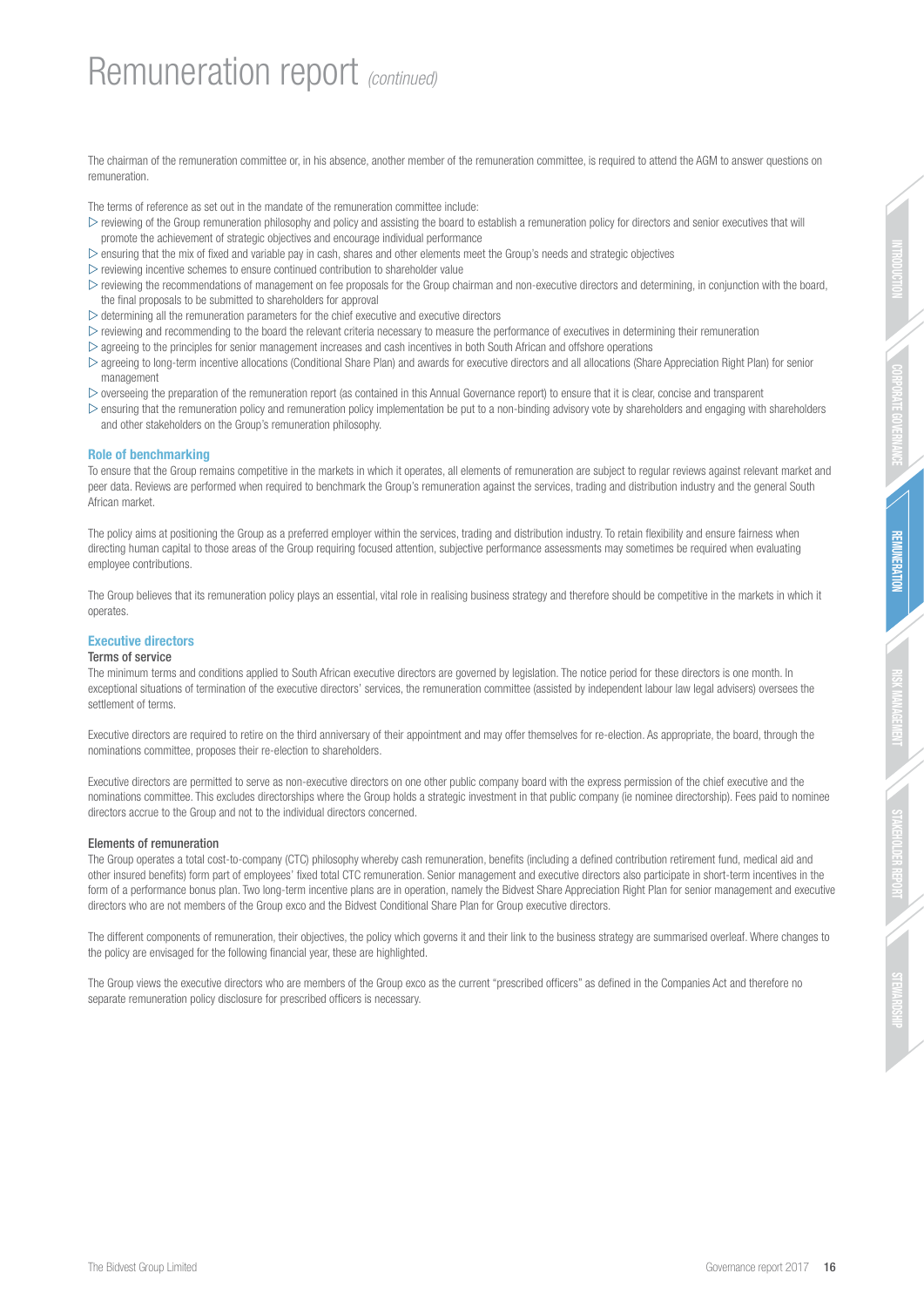# Remuneration report *(continued)*

## Table 1: Summary of remuneration components for executive directors

|                                                                     | <b>Component</b>                                                                                  | <b>Objective and practice</b>                                                                                                                                                                                                                                                                                                                                                                                                 | <b>Link to business</b><br>strategy                                                                                                                                                                                                                                                                                                                                                                                                               | <b>Policy</b>                                                                                                                                                                                                                                                                                                                                                                                                                                                                                                                                                                                                                                                                                                                                                                                                                                                                                                                                                                                                                                                                                                                                                                                         | <b>Future changes</b>                                                                                                                                                                                                           |
|---------------------------------------------------------------------|---------------------------------------------------------------------------------------------------|-------------------------------------------------------------------------------------------------------------------------------------------------------------------------------------------------------------------------------------------------------------------------------------------------------------------------------------------------------------------------------------------------------------------------------|---------------------------------------------------------------------------------------------------------------------------------------------------------------------------------------------------------------------------------------------------------------------------------------------------------------------------------------------------------------------------------------------------------------------------------------------------|-------------------------------------------------------------------------------------------------------------------------------------------------------------------------------------------------------------------------------------------------------------------------------------------------------------------------------------------------------------------------------------------------------------------------------------------------------------------------------------------------------------------------------------------------------------------------------------------------------------------------------------------------------------------------------------------------------------------------------------------------------------------------------------------------------------------------------------------------------------------------------------------------------------------------------------------------------------------------------------------------------------------------------------------------------------------------------------------------------------------------------------------------------------------------------------------------------|---------------------------------------------------------------------------------------------------------------------------------------------------------------------------------------------------------------------------------|
| Part 1<br>$-$ Section 1<br>Guaranteed<br>pay (CTC)                  | Base package<br>Attract and retain the best<br>talent.<br>Reviewed annually and<br>set on 1 July. |                                                                                                                                                                                                                                                                                                                                                                                                                               | This component aligns<br>with business strategy as<br>it takes into account<br>internal and external<br>equity, thereby ensuring<br>competitiveness and<br>rewarding individuals<br>fairly based on a similar<br>job in the market.                                                                                                                                                                                                               | Level of skill and experience, scope of<br>responsibilities and competitiveness of the<br>total remuneration package are taken into<br>account when determining CTC.                                                                                                                                                                                                                                                                                                                                                                                                                                                                                                                                                                                                                                                                                                                                                                                                                                                                                                                                                                                                                                  | No changes<br>proposed.                                                                                                                                                                                                         |
|                                                                     | <b>Benefits</b>                                                                                   | Providing employees with<br>contractually agreed<br>basic benefits such as<br>retirement fund benefits<br>(defined contribution),<br>medical aid, risk benefits<br>and life and disability<br>insurance on a CTC basis.                                                                                                                                                                                                       | Benefits recognise the<br>need for a holistic<br>approach to quaranteed<br>package and are part of<br>the overall employee<br>value proposition offered<br>by Bidvest.                                                                                                                                                                                                                                                                            | The Company contributes towards retirement<br>benefits as per the rules of its retirement<br>funds. Medical aid contributions depend upon<br>each individual's needs and package<br>selection.<br>Risk and insurance benefits are Company<br>contributions, all of which form part of total<br>cost of employment.                                                                                                                                                                                                                                                                                                                                                                                                                                                                                                                                                                                                                                                                                                                                                                                                                                                                                    | No changes to<br>standard<br>employment<br>benefits.                                                                                                                                                                            |
| Part 1<br>- Section 2<br>Short-term<br><i>incentives</i><br>(STIs)  | <b>STI</b>                                                                                        | To motivate and<br>incentivise delivery of<br>performance over the<br>one-year operating cycle.<br>Bonus levels and the<br>appropriateness of<br>measures and weightings<br>are reviewed annually to<br>ensure that these<br>continue to support<br>Bidvest's strategy.<br>The annual bonus is paid<br>in cash in August/<br>September each year for<br>Group financial<br>performance during the<br>previous financial year. | Encourages growth in<br>trading profit targets,<br>earnings per share and<br>return on equity for<br>shareholders in a<br>sustainable manner over<br>the short term.<br>Combines the above<br>Group financial<br>performance metrics with<br>strategic metrics, such as<br>leadership, to ensure<br>well-balanced KPIs.<br>Rewards executive<br>directors for their<br>measurable contribution<br>to the Group based on<br>predetermined metrics. | Target and stretch performance targets are<br>set for the following metrics:<br><b>Company financial performance</b><br>$\triangleright$ Headline earnings per share (HEPS) growth<br>▷ Return on funds employed (ROFE)<br>achieved.<br>Measured against prior year's performance<br>and budgets.<br><b>Strategic</b><br>Sustainability and transformation, business<br>enhancements and acquisitive growth.<br><b>Earning potential</b><br>At target performance, the earning potential is<br>100% of CTC.<br>Stretch earning potential is limited to 150% of<br>CTC and is subject to exceptional<br>performance.<br><b>Discretion of remuneration committee</b><br>The remuneration committee has discretion,<br>when warranted by exceptional circumstances<br>and where considerable value has been<br>created for shareholders and stakeholders of<br>Bidvest by specific key employees, to award<br>special bonuses or other ex gratia payments<br>to individuals.<br>In exercising this discretion the remuneration<br>committee must satisfy itself that such<br>payments are fair and reasonable and are<br>disclosed to shareholders as required by<br>remuneration governance principles. | It is proposed to<br>increase the STI<br>limit in respect of<br>the chief executive<br>from 150% to<br>165%.                                                                                                                    |
| Part 1<br>$-$ Section 3<br>Long-term<br><b>incentives</b><br>(LTIs) | LTI.<br>- Conditional<br>Share Plan<br>(CSP)                                                      | To motivate and<br>incentivise delivery of<br>sustained performance<br>over the long term.                                                                                                                                                                                                                                                                                                                                    | Alignment of executives'<br>interests with<br>shareholders through<br>conditional rights to<br>future delivery of equity.<br>Vesting of conditional<br>rights to shares is subject<br>to performance targets,<br>thereby supporting the<br>performance culture of<br>the Group.<br>Motivates long-term,<br>sustainable performance.                                                                                                               | Award levels are set according to best<br>practice benchmarks, to ensure support of<br>Group business strategy. Awards consist of<br>conditional rights to shares, subject to<br>performance conditions over a three-year<br>performance period and continued<br>employment period for the duration of the<br>vesting periods of three years (75% of the<br>award) and four years (25% of the award),<br>respectively.<br>The Group performance metrics comprise the<br>following:<br>$\triangleright$ HEPS growth<br>$\triangleright$ Relative total shareholder return (TSR) as<br>external performance measure<br>$\triangleright$ ROFE<br>$\triangleright$ Strategic – success in attaining B-BBEE<br>targets and business enhancements.                                                                                                                                                                                                                                                                                                                                                                                                                                                          | It is proposed to<br>include business<br>enhancements and<br>acquisitive growth<br>in the strategic<br>metrics. The<br>strategic metric<br>weighting of 20%<br>will remain<br>unchanged but be<br>subject to linear<br>vesting. |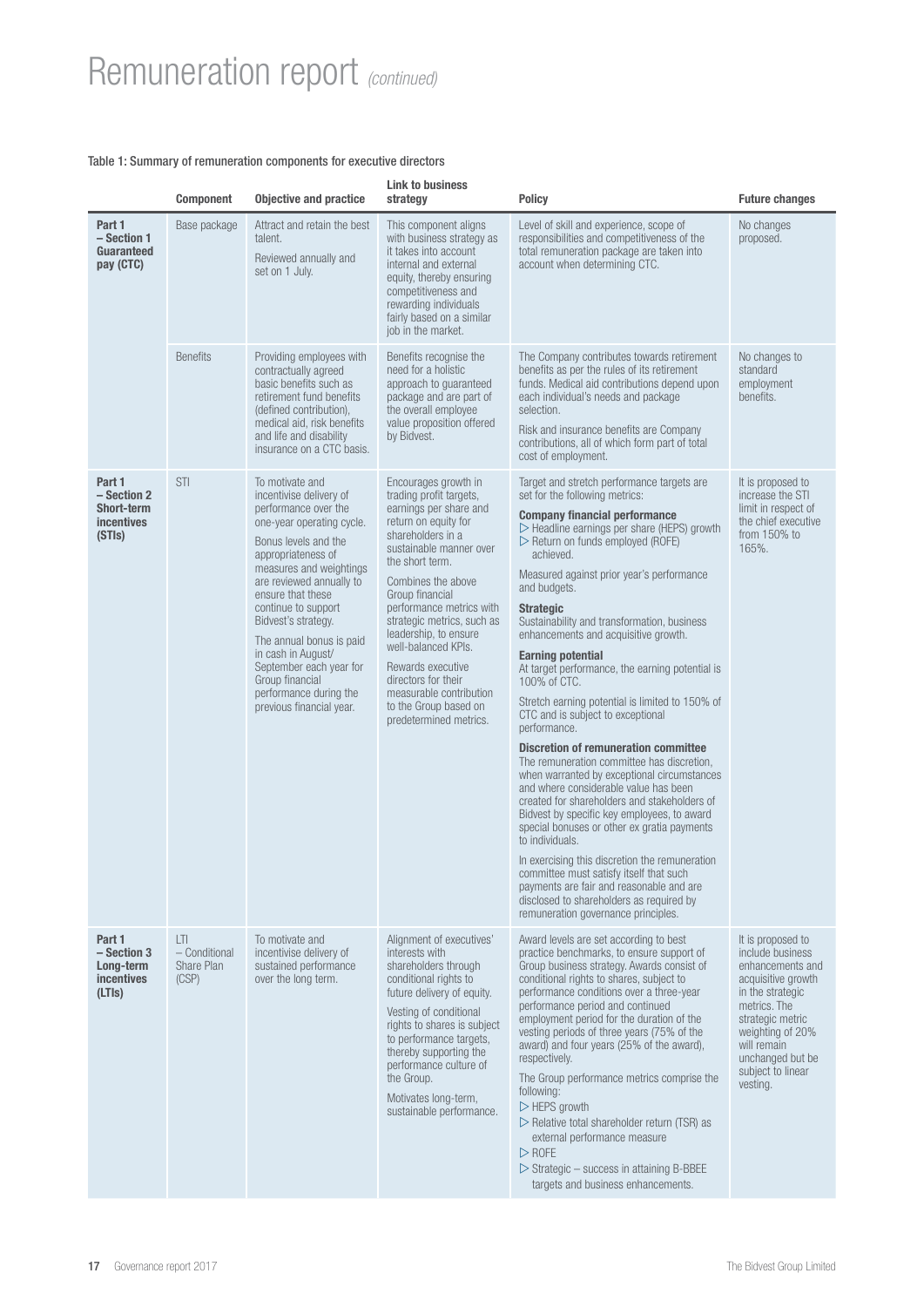## Further details on long-term incentive plans

#### *Conditional Share Plan*

At the 2008 AGM, shareholders approved a CSP. The CSP was implemented for executive directors only, to replace previous participation in the share option plan. Under the CSP, participants are awarded a right to future delivery of equity (ie a conditional right to receive shares). Vesting of shares is subject to the achievement of performance conditions. Group performance conditions, each with different weightings, have been imposed. The performance period is three years, coinciding with the Group's financial year.

Further details on the award levels, performance period and measure can be found in Part 2 of this report.

## *Share Appreciation Right Plan*

Upon the unbundling of Bid Corporation Limited (Bidcorp) from Bidvest during May 2016, shareholders approved a new Share Appreciation Right Plan (SAR Plan) to replace the previously used Group Option Scheme. It is the intention that senior management (excluding executive directors) will participate in the SAR Plan and no further awards will be made under the Group Option Scheme. SARs vest after three years and lapse after seven years.

#### *Share dilution*

An aggregate limit applies to the CSP and SAR Plan and no more than 5% of the issued share capital of Bidvest can be issued in settlement of both the CSP and the SAR Plan. If shares are purchased in the open market for settlement of allocations in terms of the CSP and the SAR Plan, the limits will not be impacted.

#### Non-executive directors

#### Terms of service

Non-executive directors are appointed by the shareholders at the AGM. Interim board appointments are permitted between AGMs. Appointments are made in accordance with Group policy. Interim appointees retire at the next AGM, when they may make themselves available for re-election.

As appropriate, the board, through the nominations committee, proposes their re-election to shareholders. There is no limit on the number of times a non-executive director may make him or herself available for re-election.

#### Fees

Group policy is to pay competitive fees for the role while recognising the required time commitment. Fees are benchmarked against a comparator group of JSE-listed companies. The fees comprise an annual retainer component and attendance fee for scheduled meetings, as tabulated in Part 2 of this report. In addition, non-executive directors are compensated for travel and subsistence on official business where necessary and to attend meetings. No contractual arrangements are entered into to compensate non-executive directors for the loss of office.

Non-executive directors do not receive short-term incentives nor do they participate in any long-term incentive schemes, except where non-executive directors previously held executive office, and they remain entitled to unvested benefits arising from their period of employment. The Group does not provide retirement contributions to non-executive directors.

Management proposes non-executive directors' fees (based on independent advice) to shareholders annually for shareholder vote.

#### Shareholder engagement

The Group's remuneration policy and the implementation thereof are placed before shareholders for consideration and approval under the terms of an advisory non-binding vote at the 2017 AGM as recommended by King IV.

In the event that 25% or more of the votes cast are recorded against either the remuneration policy resolution or the implementation resolution, then:

- $\triangleright$  Executive management will engage shareholders to ascertain the reasons for dissenting vote. Where considered appropriate, members of the remuneration committee may participate in these engagements with selected shareholders
- $\triangleright$  Executive management will make specific recommendations to the remuneration committee as to how the legitimate and reasonable objections of shareholders might be addressed, either in the Group's remuneration policy or through changes on how the remuneration policy is implemented.

#### Directors' interests in contracts

During the financial year, none of the current directors had a material interest in any contract of significance to which the Company or any of its subsidiaries were parties.

#### Non-binding advisory vote

Shareholders are requested to cast an advisory vote on the remuneration policy as contained in Part 1 of this report.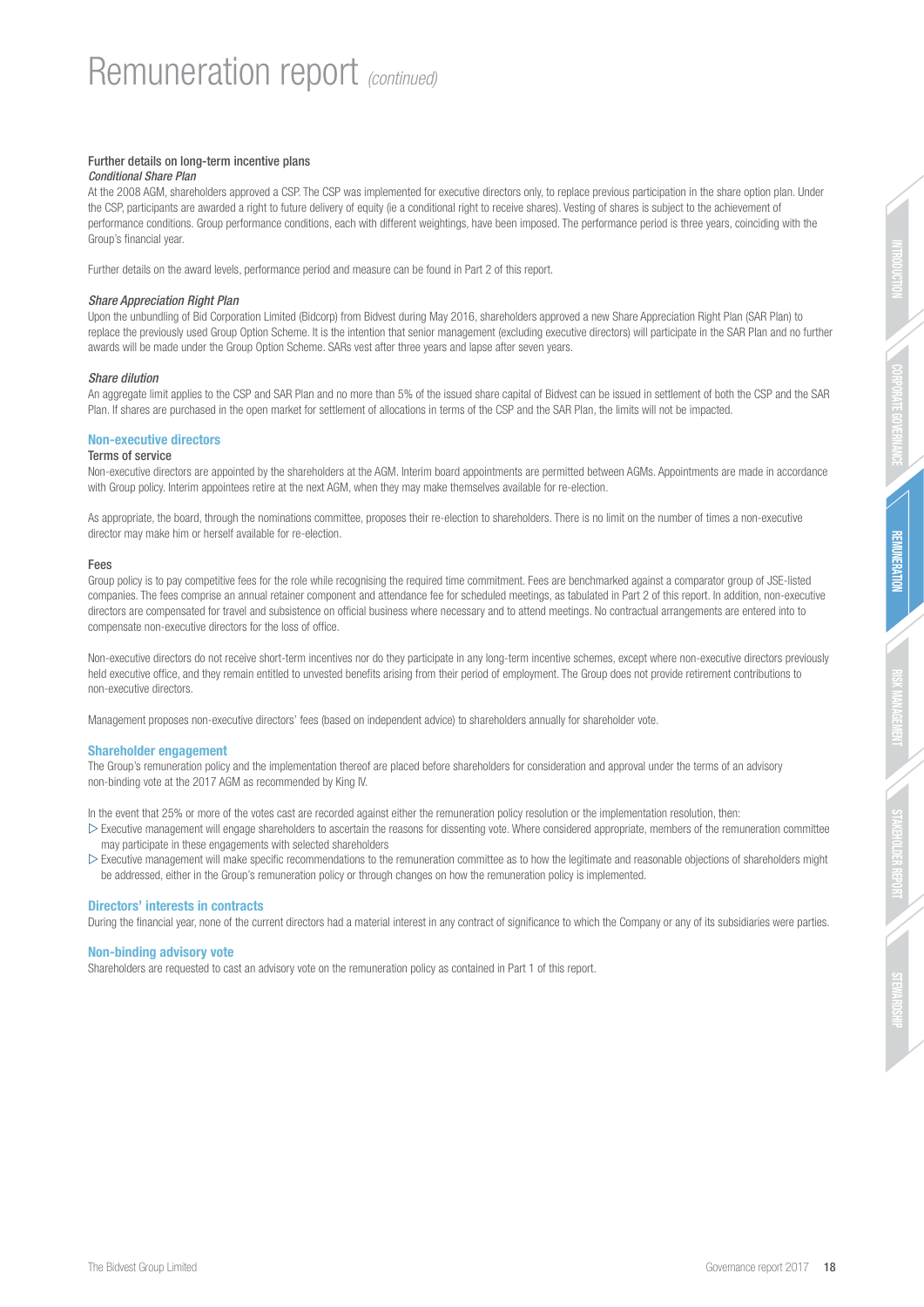## PART 2 – IMPLEMENTATION OF REMUNERATION POLICY Executive director remuneration

## Guaranteed pay – base pay and benefits

In determining the CTC increases for executive directors, the remuneration committee considered the average increases to general staff and also used relevant market data.

Benchmarks were selected based on a number of factors, including, but not limited to, company size and complexity of comparable listed companies by reference to market capitalisation, turnover, profitability, number of employees and sector.

In aggregate executive directors received a 7% increase.

## Short-term incentives 2017 outcomes

The performance measures and targets generating the awards are:

 $\triangleright$  HEPS growth (40% weighting) measured on a linear basis from the threshold (inflation growth only), target (2% real growth) and stretch (4% real growth)

 $\triangleright$  ROFE (30% weighting) measured on a linear basis from the threshold 20,0%, target 21,5% and stretch 24,0%

 $\triangleright$  Strategic metrics:

- Sustainability and transformation (15% weighting) evaluation based on goals set in consultation with the Group social and ethics committee
- Business enhancements and acquisitive growth (15% weighting).

Short-term bonuses, in terms of the formula, amounted to 67,8% of aggregate CTC. This compared to a maximum cap of 150% of CTC, primarily driven by below threshold performance on the HEPS metric.

## *Summary of executive directors' guaranteed pay and short-term incentives*

The remuneration paid to executive directors, while in office of the Company during the year ended 30 June 2017, is analysed as follows:

| <b>Director</b>   | <b>Basic</b><br>remuneration<br>R'000 | <b>Other</b><br>benefits<br>and costs<br>R'000 | Retirement/<br>medical<br>benefits<br>R'000 | Cash<br>incentives<br>R'000 | 2017<br><b>Total</b><br><b>emoluments</b><br><b>R'000</b> | 2016<br>Total<br>emoluments*<br>R'000 |
|-------------------|---------------------------------------|------------------------------------------------|---------------------------------------------|-----------------------------|-----------------------------------------------------------|---------------------------------------|
| AW Dawe           | 4 4 8 7                               | 76                                             | 263                                         | 3 3 4 7                     | 8 1 7 3                                                   | 7648                                  |
| NT Madisa         | 3 0 2 7                               | 89                                             | 272                                         | 2 3 2 4                     | 5712                                                      | 4883                                  |
| <b>GC McMahon</b> | 1672                                  | 154                                            | 218                                         | 1 409                       | 3 4 5 3                                                   | 3084                                  |
| <b>HP</b> Meijer  | 3 2 3 7                               | 164                                            | 397                                         | 2606                        | 6404                                                      | 2 7 7 3                               |
| LP Ralphs         | 9 1 6 4                               | 912                                            | 825                                         | 7 2 2 7                     | 18 128                                                    | 20 224                                |
| 2017 total        | 21 587                                | 1 3 9 5                                        | 975                                         | 16913                       | 41 870                                                    | 38 612                                |

*\* Excludes former executive directors.*

## Short-term incentives 2018

The 2017 criteria for performance measures and targets as well as weightings are being applied in respect of short-term incentives for the 2018 financial year.

## Long-term incentives

The following performance targets, weighting and performance periods are applicable to the CSPs and replacement rights and are to be tested over a three-year period commencing on 1 July 2016:

| <b>Performance conditions</b><br>and weighting                                                                                                                                                                                                         | Detail of performance conditions                                                                                                                                                                                                                                                                                                                                                                                                                                                                                                                                                                                                                     | <b>Vesting profile</b>                                                                                                                                                                                                                                                                                                                                                                                                                                                                       | Peer group for testing<br><b>TSR condition</b>                                                                                                                           |
|--------------------------------------------------------------------------------------------------------------------------------------------------------------------------------------------------------------------------------------------------------|------------------------------------------------------------------------------------------------------------------------------------------------------------------------------------------------------------------------------------------------------------------------------------------------------------------------------------------------------------------------------------------------------------------------------------------------------------------------------------------------------------------------------------------------------------------------------------------------------------------------------------------------------|----------------------------------------------------------------------------------------------------------------------------------------------------------------------------------------------------------------------------------------------------------------------------------------------------------------------------------------------------------------------------------------------------------------------------------------------------------------------------------------------|--------------------------------------------------------------------------------------------------------------------------------------------------------------------------|
| $\triangleright$ HEPS growth (40%)<br>$\triangleright$ Relative TSR against peer group<br>median $(20%)$<br>$\triangleright$ ROFE (20%)<br>$\triangleright$ Strategic metrics, which include<br>progress on transformation and<br>sustainability (20%) | Three-year HEPS growth:<br>$\triangleright$ Threshold – Inflation only<br>$\triangleright$ Target - 3% real growth<br>$\triangleright$ Stretch – 6% real growth<br>Three-year ROFE:<br>$\triangleright$ Threshold - 21,5%<br>$\triangleright$ Target - 23%<br>$\triangleright$ Stretch – 26%<br>Three year TSR<br>$\triangleright$ Threshold – 80% of peer group<br>performance<br>$\triangleright$ Target – 100% of peer group<br>performance<br>$\triangleright$ Stretch – 120% peer group<br>performance.<br>Strategic metrics:<br>$\triangleright$ Goals at threshold, target and<br>stretch as set by the Group social<br>and ethics committee. | HEPS, TSR and ROFE:<br>$\triangleright$ Below threshold $-0\%$ vesting<br>$\triangleright$ At threshold - 30% vesting<br>$\triangleright$ Target – 60% vesting<br>$\triangleright$ Stretch - 100% vesting, where<br>linear vesting will occur between<br>the levels stated above.<br>The vesting of the strategic metrics<br>awards will be based on thresholds,<br>targets and stretch criteria determined<br>by the Group social and ethics<br>committee. No linear vesting will<br>apply. | Remgro, Tiger Brands, AVI, Mr Price,<br>Netcare, Pioneer Foods, Life<br>Healthcare, Spar Group, Distell Group,<br>Pick n Pay Stores, Imperial Holdings<br>and Barloworld |

The Bidvest CSPs awarded on 24 October 2016 are subject to performance conditions measured over the period 1 July 2016 to 30 June 2019, vesting of 75% of the awards will occur in 2019 and the remaining 25% will vest in 2020.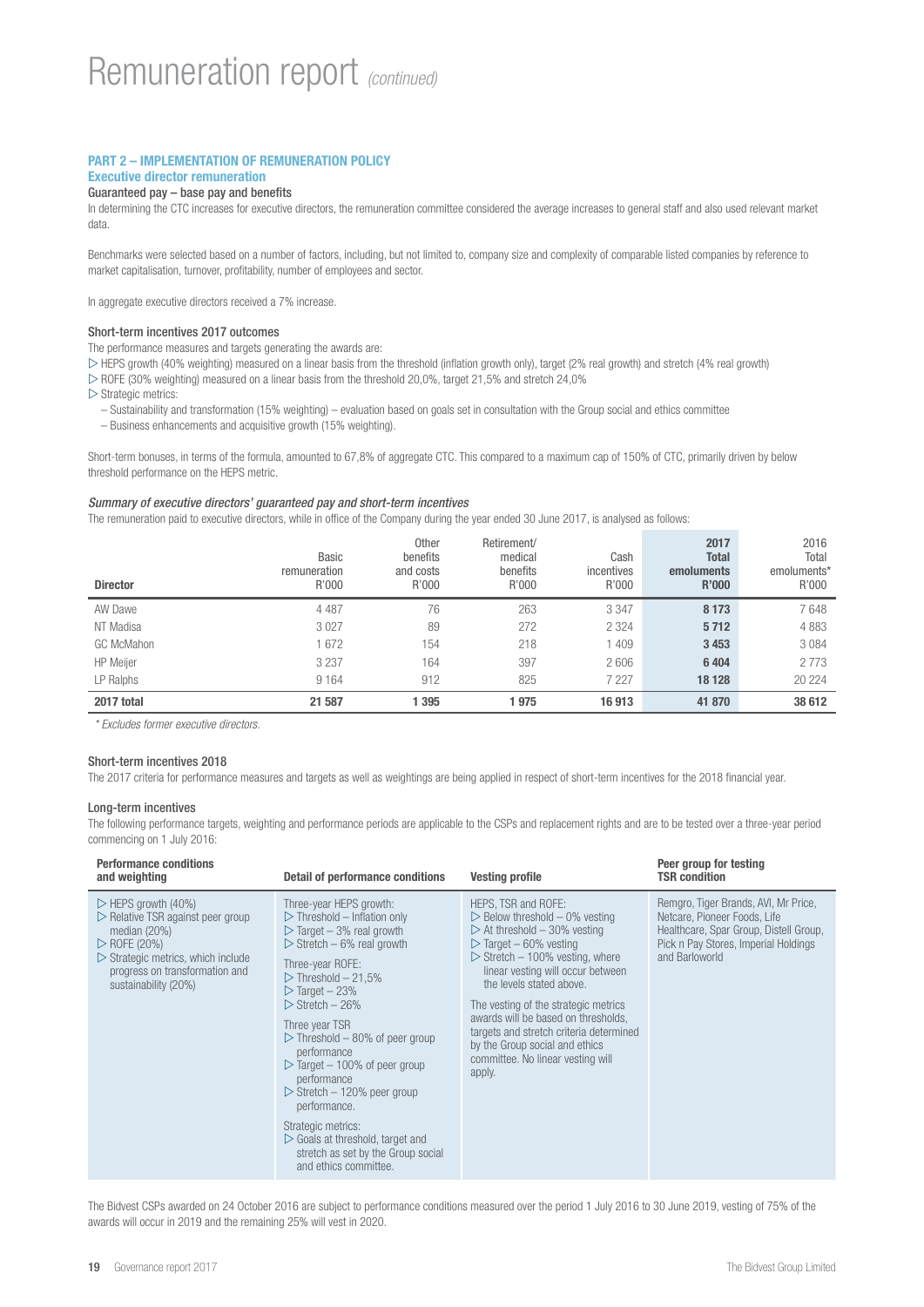## *Replacement rights*

The Bidvest CSP awards made on 11 December 2015 in respect of Mr LP Ralphs were exchanged for replacement rights in Bidvest on a post-unbundled basis so that the market value is the same as the pre-unbundling value. The vesting period for the replacement rights was extended for an additional year and is subject to performance conditions measured over the period 1 July 2016 to 30 June 2019. Vesting of 75% of the awards will occur in September 2019 and the remaining 25% will vest in September 2020. The performance targets, weighting and performance periods are to be tested over a three-year period.

## *Details of directors and officers' outstanding CSP*

The following CSP awards were granted to the executive directors on 24 October 2016:

| <b>Director</b>   | <b>Balance at</b><br>30 June 2016<br><b>Number</b> | <b>New</b><br>awards<br><b>Number</b> | <b>Exchanged</b><br>for replacement<br>rights<br><b>Number</b> | Forfeited*<br><b>Number</b> | <b>Shares</b><br>awarded<br><b>Number</b> | <b>Closing</b><br>balance<br>30 June 2017<br><b>Number</b> |
|-------------------|----------------------------------------------------|---------------------------------------|----------------------------------------------------------------|-----------------------------|-------------------------------------------|------------------------------------------------------------|
| AW Dawe           | $\overline{\phantom{a}}$                           | 28 000                                | $\overline{\phantom{a}}$                                       |                             | $\overline{\phantom{a}}$                  | 28 000                                                     |
| <b>GC McMahon</b> | $\overline{\phantom{a}}$                           | 12 000                                |                                                                | -                           | $\overline{\phantom{a}}$                  | 12 000                                                     |
| LP Ralphs         | 35 000                                             | 174 280**                             | (35000)                                                        | -                           | $\overline{\phantom{a}}$                  | 174 280                                                    |
| NT Madisa         | $\overline{\phantom{a}}$                           | 20 000                                | $\overline{\phantom{a}}$                                       | -                           | $\overline{\phantom{a}}$                  | 20 000                                                     |
| <b>HP</b> Meijer  | $\overline{\phantom{a}}$                           | 22 000                                | $\overline{\phantom{a}}$                                       | -                           | $\overline{\phantom{a}}$                  | 22 000                                                     |
| <b>Total</b>      | 35 000                                             | 256 280                               | (35000)                                                        |                             |                                           | 256 280                                                    |

 *\* Forfeited as a result of targets not being met.* 

*\*\* The award of 174 280 CSP to Mr LP Ralphs includes 94 280 replacement rights.*

## *Likely vesting outcomes*

As at 30 June 2017, the vesting of the 2016 CSPs and replacement rights are estimated to be achieved as follows:

| <b>Performance conditions</b> | Weighting<br>$\frac{0}{0}$ | Vesting<br>% | Weighting<br>vesting<br>% |
|-------------------------------|----------------------------|--------------|---------------------------|
| HEPS growth                   | 40                         | -            | $\overline{\phantom{a}}$  |
| <b>Relative TSR</b>           | 20                         | 100,0        | 20,0                      |
| <b>ROFE</b>                   | 20                         | 46,0         | 9,2                       |
| Strategic metrics             | 20                         | 82,5         | 16,5                      |
| Expected vesting (%)          |                            |              | 45,7                      |

## *Bidvest Incentive Loan Scheme*

The Bidvest Incentive Loan Scheme granted loans to staff and executive directors for the acquisition of shares in the Company. The scheme was concluded in the current year and loans were repaid.

|              | 2017                         |                                    | 2016                |                                    |
|--------------|------------------------------|------------------------------------|---------------------|------------------------------------|
| Director     | <b>Number</b><br>of shares   | Carrying<br>value of loan<br>R'000 | Number<br>of shares | Carrying<br>value of loan<br>R'000 |
| LP Ralphs    | $\qquad \qquad \blacksquare$ |                                    | 148 743             | 13 473                             |
| <b>Total</b> | $\overline{\phantom{m}}$     | $\qquad \qquad \blacksquare$       | 148743              | 13 473                             |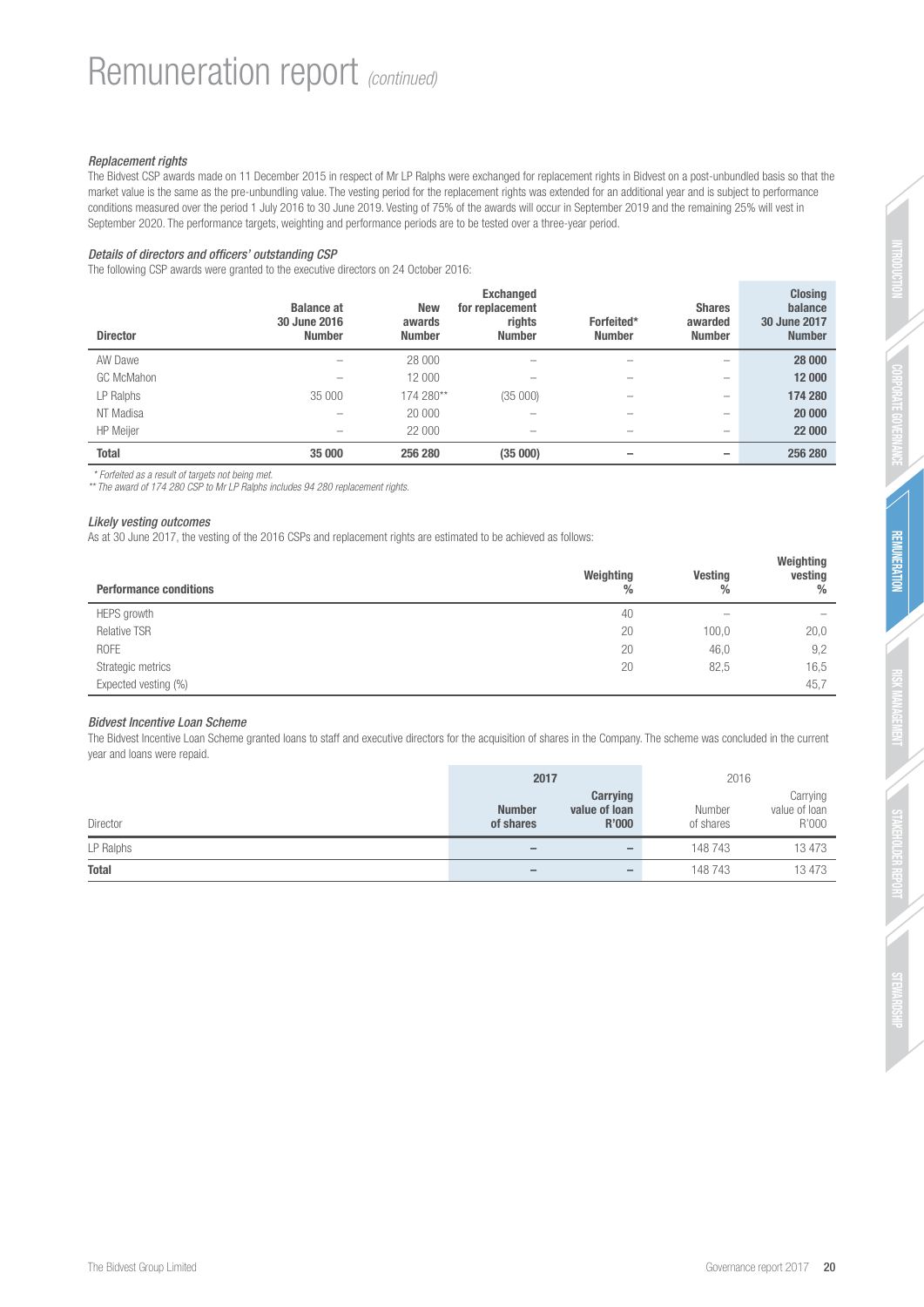# Remuneration report *(continued)*

## *Held in terms of the Bidvest Option Scheme*

As a consequence of the unbundling, each option holder who has not exercised their options granted under the Bidvest Option Scheme at the unbundling date, exchanged each one of their existing Bidvest Group options for one right over one Bidcorp share and one Bidvest share (referred to as the "replacement rights"). The original option prices were not adjusted, but on exercise of the replacement right, the original option price will be deducted from the combined value of the Bidcorp and Bidvest shares. The vesting date and lapse dates of the replacement rights will be the same as that of the original options.

Details of the directors and officers' outstanding replacement rights are as follows:

|                          | Replacement rights at<br>30 June 2016 |                       | Replacement rights granted<br>during the year |                       | Replacement rights<br>exercised |                                   | Replacement rights at<br>30 June 2017 |                       |
|--------------------------|---------------------------------------|-----------------------|-----------------------------------------------|-----------------------|---------------------------------|-----------------------------------|---------------------------------------|-----------------------|
|                          | Number                                | Average<br>price<br>R | Number                                        | Average<br>price<br>R | Number                          | Market<br>price <sup>1</sup><br>R | <b>Number</b>                         | Average<br>price<br>R |
| AW Dawe                  | 133 066                               | 267,27                | -                                             | -                     |                                 | $\overline{\phantom{0}}$          | 133 066                               | 267,27                |
| NT Madisa                | 118 566                               | 266,49                | -                                             | -                     |                                 | $\overline{\phantom{0}}$          | 118 566                               | 266,49                |
| GC McMahon               | 76 250                                | 258.30                | -                                             | -                     | 15 000                          | 267,03                            | 61 250                                | 271,44                |
| <b>HP</b> Meijer         | 158 066                               | 252,43                |                                               | -                     | 42 500                          | 257.27                            | 115 566                               | 269,29                |
| LP Ralphs                | 120 000                               | 61,75                 |                                               | -                     | 120 000                         | 410,59                            |                                       |                       |
|                          | 605 948                               | 221,42                | -                                             | -                     | 177 500                         | 361.75                            | 428 448                               | 268,19                |
| <b>Company secretary</b> |                                       |                       |                                               |                       |                                 |                                   |                                       |                       |
| <b>CA Brighten</b>       | 28 0 78                               | 253,05                |                                               |                       | 7500                            | 237,27                            | 20 578                                | 262,26                |
|                          | 634 026                               | 222,82                |                                               | -                     | 185 000                         | 356.70                            | 449 026                               | 267,92                |

*1 Value of share/replacement right on exercise of replacement rights.*

These replacement rights are exercisable over the period 1 July 2016 to 31 December 2025. A detailed register of replacement rights outstanding by tranche is available for inspection at the Company's registered office.

## *Summary of executive directors' long-term incentives (LTIs) including CSPs*

| <b>Director</b>   | <b>Share-based</b><br>payment<br>expense<br><b>R'000</b> | <b>Benefit</b><br>arising<br>from the<br>exercise*<br>of options<br><b>R'000</b> | <b>Benefit</b><br>arising<br>from award<br>of CSP<br>R'000 | <b>Gross</b><br>benefit<br><b>R'000</b> | <b>Previous</b><br>share-based<br>payment<br>expense in<br>respect of<br>awards<br>R'000 | <b>Actual LTI</b><br>benefit<br>R'000 |
|-------------------|----------------------------------------------------------|----------------------------------------------------------------------------------|------------------------------------------------------------|-----------------------------------------|------------------------------------------------------------------------------------------|---------------------------------------|
| 2017              |                                                          |                                                                                  |                                                            |                                         |                                                                                          |                                       |
| AW Dawe           | 3687                                                     | -                                                                                |                                                            | 3687                                    |                                                                                          | 3687                                  |
| NT Madisa         | 3 0 8 6                                                  | -                                                                                |                                                            | 3 0 8 6                                 | $\overline{\phantom{0}}$                                                                 | 3 0 8 6                               |
| <b>GC McMahon</b> | 1834                                                     | 4 0 0 5                                                                          | -                                                          | 5839                                    | (1027)                                                                                   | 4812                                  |
| <b>HP</b> Meijer  | 3710                                                     | 10 934                                                                           | -                                                          | 14 644                                  | (2945)                                                                                   | 11 699                                |
| LP Ralphs         | 3920                                                     | 91 865                                                                           | -                                                          | 95 785                                  | (6179)                                                                                   | 89 606                                |
| 2017 total        | 16 237                                                   | 106 804                                                                          | -                                                          | 123 041                                 | (10151)                                                                                  | 112 890                               |

*\* Includes taxable benefits arising on the sale of shares and settlement of The Bidvest Incentive Scheme loans.*